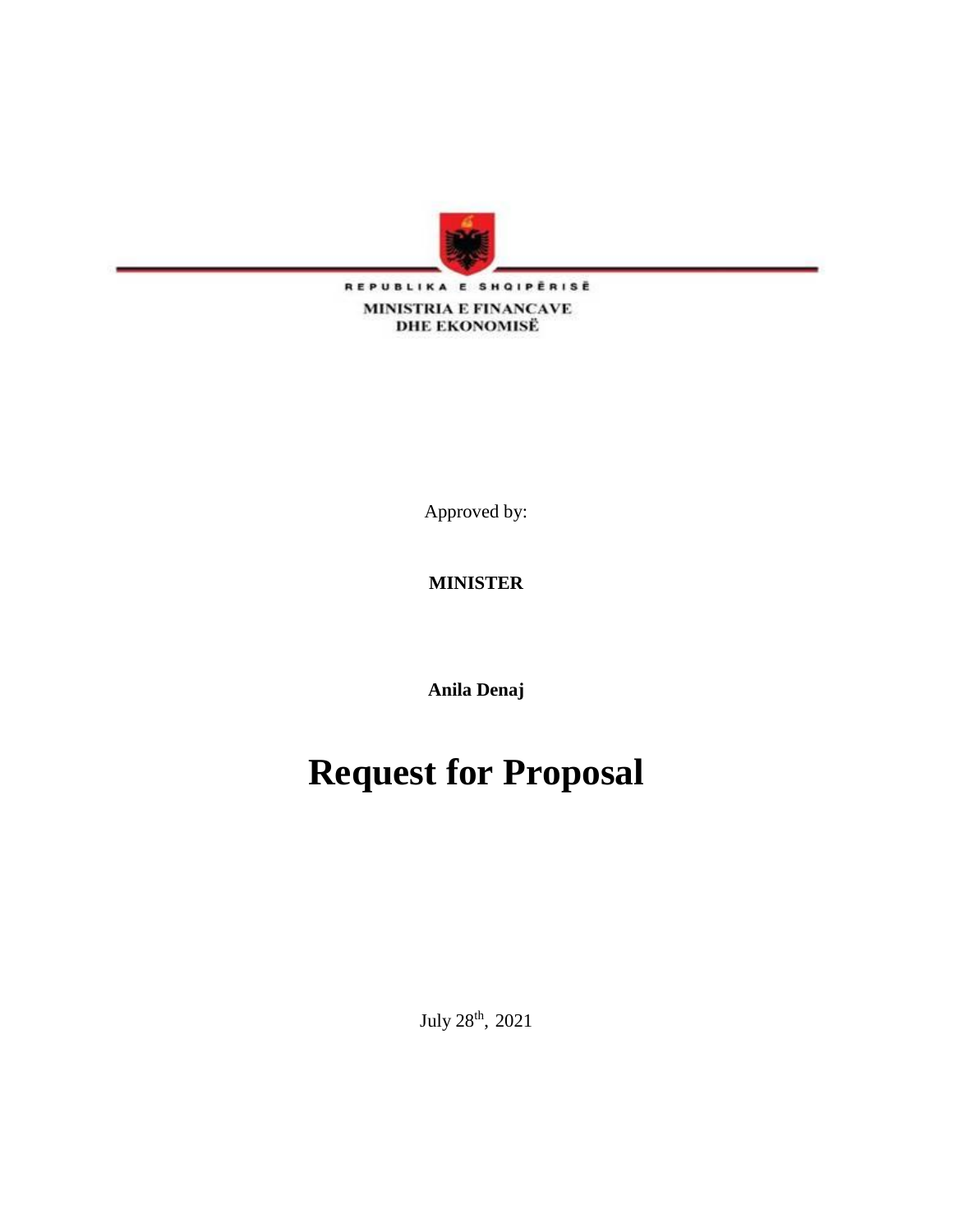#### **Contacts**

Ministry of Finance and Economy of Albania "Dëshmorët e Kombit" Boulevard, No. 3; Tirana, Albania

For the attention of:

# **Mrs. Adela Xhemali**

Director of Borrowing

Adela.Xhemali@financa.gov.al

*Any question related to this RfP should be addressed to Mrs. Adela Xhemali*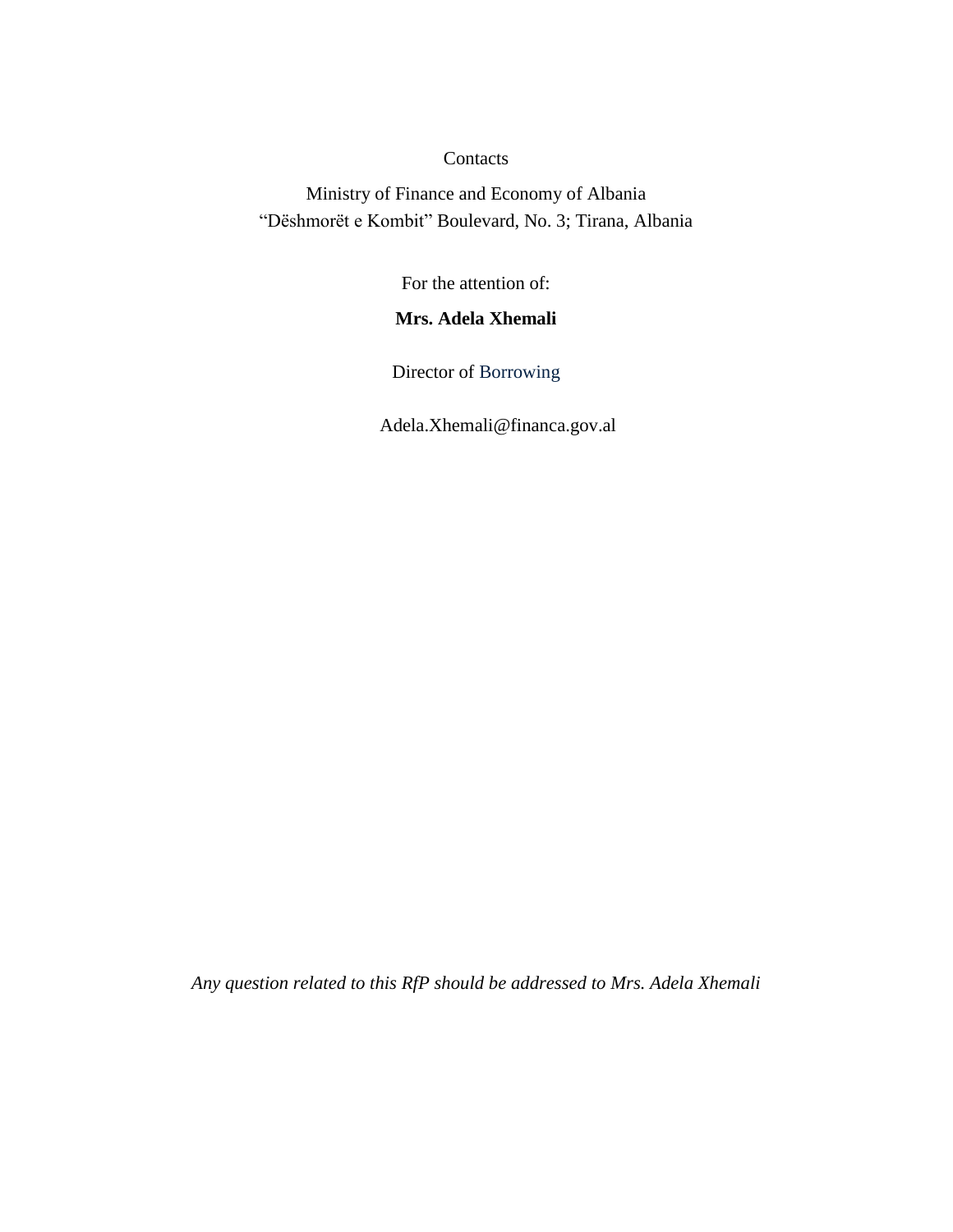# **Request for proposals\***

We are pleased to invite you to submit a written proposal to act as a financial consultant for state debt management.

# **I. Context and objectives**

Given the sensitivity of financial markets due to internal and external factors, the Ministry of Finance and Economy intends to receive financial advisory services related to public debt management, in order to provide the necessary borrowing funds, risk assessment and its cost, medium and long term, as well as the development of the government securities market, increasing its instruments and expanding the investor base. The value of the limit fund is 81 768 000.00 ALL, without VAT.

### **II. Services provided**

The selected Financial Advisor will be responsible for providing, on behalf of the Republic, the following services:

### **A. Sovereign financing**

### **Credit story and rating advisory in the context of a Eurobond issuance**

*Rating situation assessment* 

 $\overline{\phantom{a}}$ 

i. Analysis of Albania's rating perception with S&P and Moody's through an indepth criteria review and analysis of relevant sovereign peers;

#### *Rating strategy definition and implementation*

- i. Build a strong credit narrative and credit story for Albania, consistent with the government's economic strategy and recent policy developments;
- ii. Assist the Albanian authorities in the preparation of S&P and Moody's questions regarding the Eurobond issuance, ensuring agency analysts speak with briefed interlocutors best positioned to enhance agency perceptions, and reviewing reports;
- iii. Ensure all key messages have been sufficiently argued and conveyed, are understood by agencies and are being factored in the rating decision;

<sup>\*</sup> This Request For Proposal ("RfP"), which is issued by Albania, represented by the Minister of Finance and Economy of Albania acting upon instructions of the **Decree of Cabinet** of Ministers of Albania No: 311 date: 27.05.2021, is for the exclusive use of the persons to whom it is addressed in connection with the Offering (as defined herein).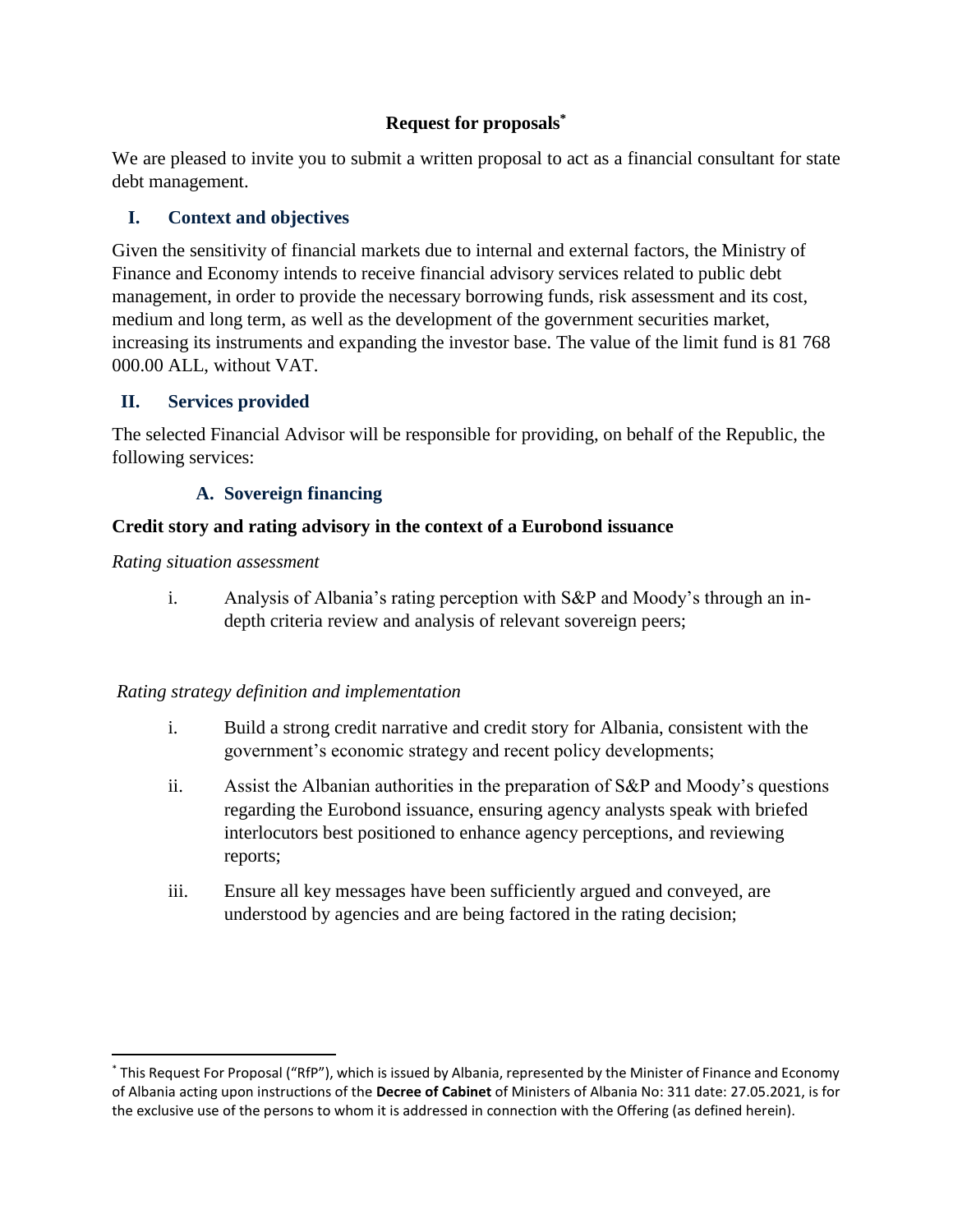#### **B. Financing advisory**

- i. Debt management: prepare recommendations on the financing strategy to be implemented in the short and medium term, to ensure an optimal diversification and pricing for Albania, including optimal split between external and domestic debt, new instruments to be targeted in various currencies and lenders to be approached;
- ii. Map relevant issuance options for the considered instrument (nominal, currency, maturity, coupon,) within the framework of a debt sustainability analysis;
- iii. Identify solutions to mitigate the negative cost of carry attached to the prefunding of Albania's 2021-2022 financing needs;
- iv. Analyze risks and rewards attached to a proactive liability management exercise on existing Eurobonds;
- v. Eurobond transaction: assist the Ministry of Finance and Economy during the preparatory phase and advise on instruments structuring (terms and conditions and negotiations with book-runners) and during the execution of the transactions (including during pricing and allocation phases);
- vi. Depending on market conditions, identify, structure and implement alternative financing solutions should the Eurobond market not make up to the Ministry of Finance's funding needs;
- vii. Advise on potential swap agreements (interest rate and currency swaps) to minimize currency and credit risk, enhance Albania's access to international capital markets and optimize Albania's debt profile;
- viii. In preparation of the roadshow, assess the current risk perceptions of Albania from key financial investors, and identify government measures or communication needed to address any negative perception;
- ix. In preparation of the roadshow, assist Albania in the identification and approach of key financial investors and expand its international investor base.

# **III- Place and frequency of services**

Place of performance of services, object of the contract: the financial advisor will assist Ministry of Finance and Economy, specifically the General Directorate of Public Debt and Foreign Aid Coordination, and anywhere else necessary, whenever and as often as the Ministry of Finance and Economy requests consultancy service regarding Public Debt Management.

Duration of the contract or time limit for completion: 12 months starting from the date of signing the contract.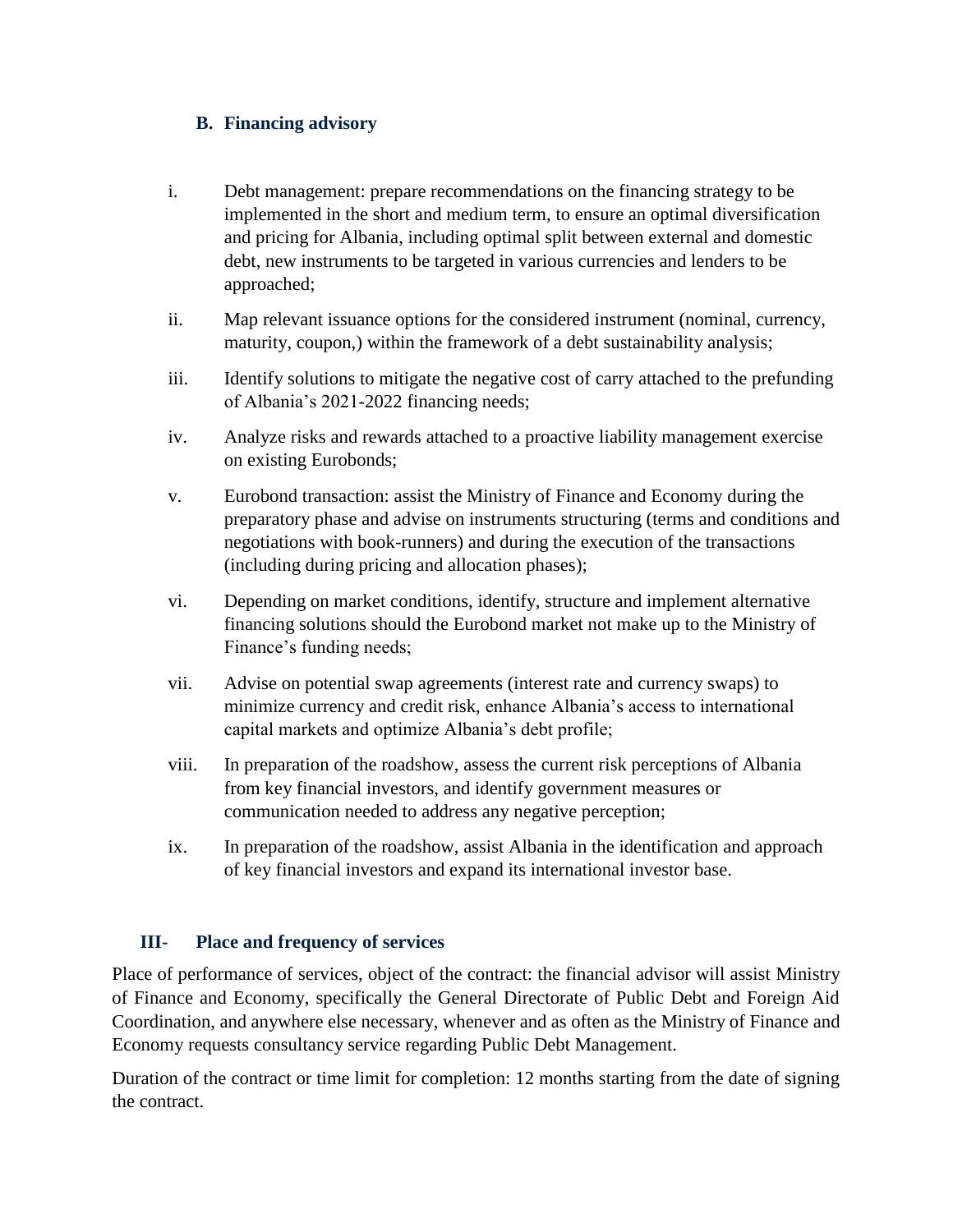# **IV- Proposal Content**

### **A. The technical proposal includes:**

- a. A detailed description of the proposed services and the methodology, which contains all the required information by this Terms of Reference document and which is sufficient for the Ministry of Finance and Economy, in order to stipulate if the proposed services meet the requirements specified herein;
- b. The Team including the description of the full team and Curriculum Vitae of Main Personnel;
- c. Graphic of Execution;
- d. Alternative technical proposal, if permissible;
- e. Conflicts of Interest: State any conflict of interests your company may encounter during the assignment;
- f. To ensure the offer in the amount of 2% of the contract limit fund;
- g. Miscellaneous (please add any other element you deem relevant).

### **B. Financial Proposal**:

The technical proposal should be submitted along with a financial proposal (the "financial proposal"). All proposed prices shall be fixed and not subject to review. The Candidate must submit:

- a. The fee of the working time for a month for each person;
- b. Summary of direct and indirect costs and expenses, including taxes, fees, licenses, insurance and other costs associated with performing the Services;
- c. The total price without VAT proposal, and the amount of VAT if applicable.
- d. Any other information which additionally may be required by the Ministry of Finance and Economy.

# **V- Eligibility/qualification criteria**

#### **Selection criteria:**

The criteria for selecting the winner are determined according to point 11 of Decree of Council of Ministers no. 311, dated 27.05.2021.

*Regarding the importance:*

| <b>Evaluation Criteria</b>                               | <b>Points</b> |  |
|----------------------------------------------------------|---------------|--|
| $(a)$ Bidder's experience in providing similar services: | [35]          |  |
| $(b)$ Capacity to provide the required service           | [50]          |  |
| (c) Economic Offer                                       | [15]          |  |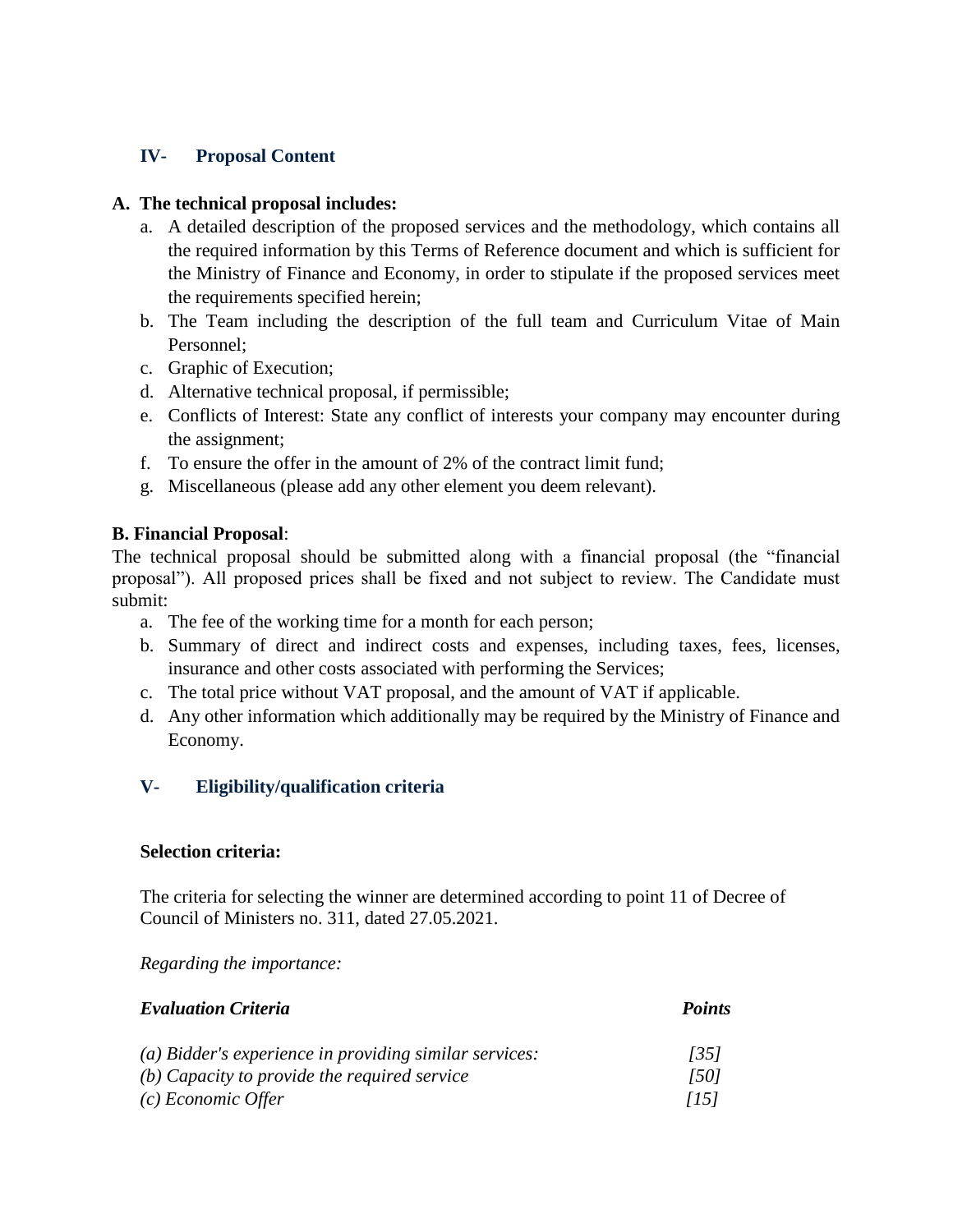The evaluation of Proposals (Bids) is performed taking into account specifically the following criteria:

| <b>Evaluation Criteria</b>                                                                                                     | <b>Points</b>     |
|--------------------------------------------------------------------------------------------------------------------------------|-------------------|
| 1. Similar works experience of the Consultant                                                                                  | $\left[35\right]$ |
| Sub-Criteria                                                                                                                   |                   |
| a) Experience for similar works                                                                                                | $[40-80\%]$       |
| Bidders shall be evaluated according to successful contracts similar to the object of this<br>commitment.                      |                   |
| b) Economic Capacity and Quality Standard Certificates                                                                         | $[10-20\%]$       |
| Bidders shall be evaluated according to the economic capacity and the quality standard<br>certificates presented in the offer. |                   |

In any case, the members of the evaluation commission must individually argue and document the way of scoring, according to the above sub-criteria.

| 2. Proposed Methodology                      | [50]        |
|----------------------------------------------|-------------|
| Sub-Criteria                                 |             |
| a) Technical approach and methodology        | $[20-30\%]$ |
| b) Work Plan and Project Submission Schedule | $[30-40\%]$ |
| c) Staff Organization                        | $[20-30\%]$ |

- a) **Technical Approach and Methodology:** The consultant should explain that he has understood the objectives of the task given in the Terms of Reference, the technical approach, the methodology to carry out the various activities taking advantage of the expected results and the degree of detail of these results. The consultant should present the main problems and their importance and explain the technical approach that will be adopted for their solution. The Consultant shall explain the methodology he proposes to adopt and to present the compatibility of these methodologies with the proposed approach (the consultant in this case shall not repeat/copy the RfP).
- b) **Work Plan and Project Submission Schedule:** The Consultant shall propose the main activities of the assignment, the content and duration of the project submission, the stages and the interconnection between them, the stages for the submission of reports and the project. The proposed work plan must comply with the technical approach and methodology, indicating that the requirements of the Terms of Reference have been reflected in a concrete work plan. It should also demonstrate the ability to transform the requirements of the RfP into a concrete work plan.
- c) **Staff Organization:** The consultant should describe the composition and structure of his team, the list of key experts, supporting staff, CV of the Company and of the economicadministrative staff.

In any case, the members of the evaluation commission must individually argue and document the way of scoring, according to the above sub-criteria.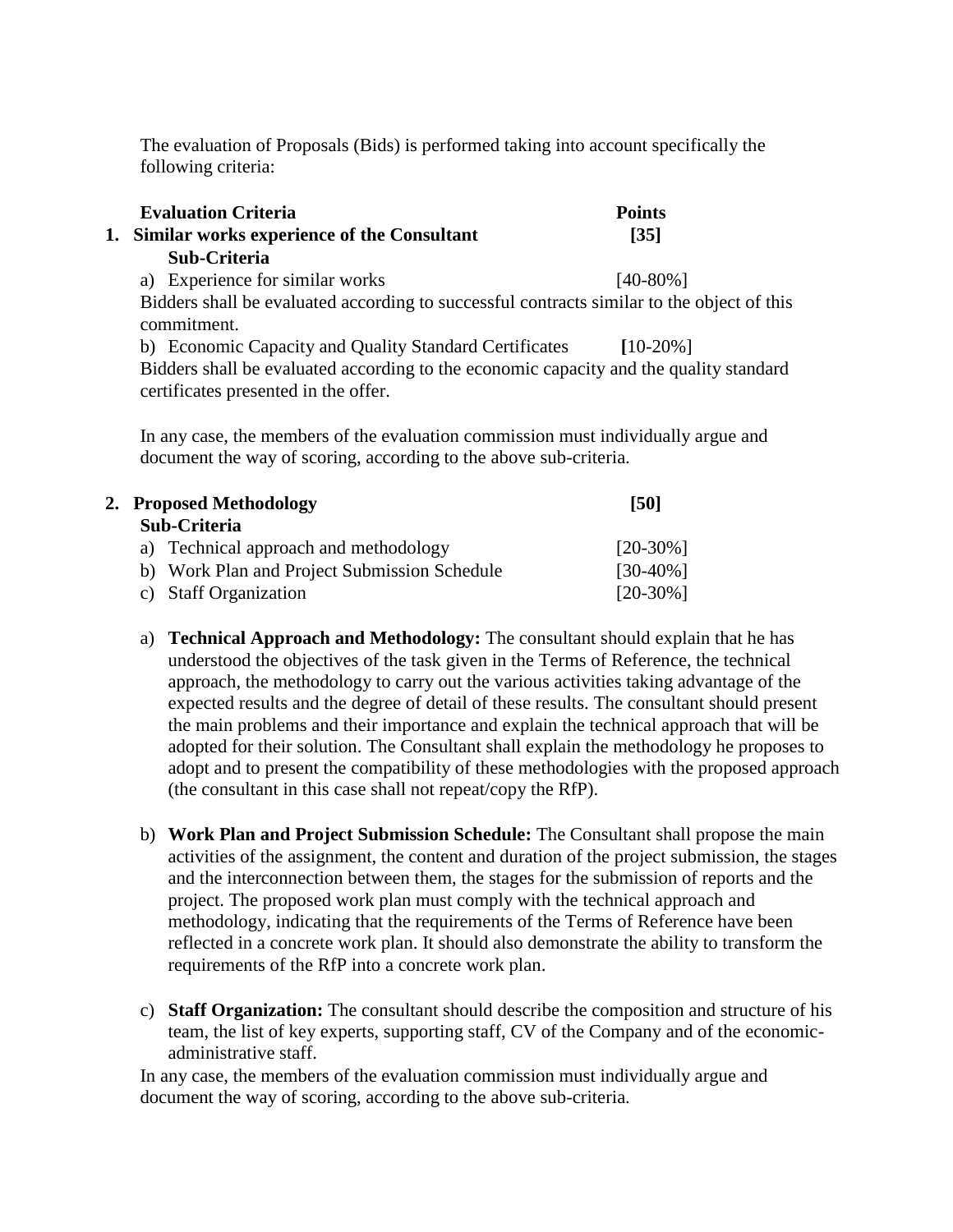#### **3. Economic Proposal [15]**

The evaluation of Economic Proposals is made according to the following formula:

Pe- Points for Economic Proposal Pl- The Lowest Offered Price P – The consequent bidding price *(starting from the lowest price)* 

 $P_e = 100 \times P_1 / P_2$ (the lowest price = maximal points for the economic proposal)

#### **Final Evaluation**

The points for Technical and Financial Proposals according to weights are given hereunder:

**Weight for bidder's experience in providing similar services:**  $X = (points x 0.35)$ **Weight for capacity to provide the required service:**  $Y = (points x 0.5)$ **Weight for Economic Offer:**  $Z = (points x 0.15)$ 

The best bid will be by combining the points of technical and economic proposal. The calculation formula is as follows:

#### The best bid  $= X + Y + Z$

The Economic Operators that has received more points during the calculation of proposals will be invited for negotiations and entering the contract.

#### **VI- Submission process**

The sealed envelope must be submitted in the protocol of the Ministry of Finance and Economy closed and non-transparent:

Signed and with this notes:

- address;
- Note: "Proposal for Financial Consultancy"
- date and time of opening the envelope;
- name of the Bidder;

Both languages English or Albanian will be accepted for The Offer sent to Ministry of Finance and Economy of Albania.